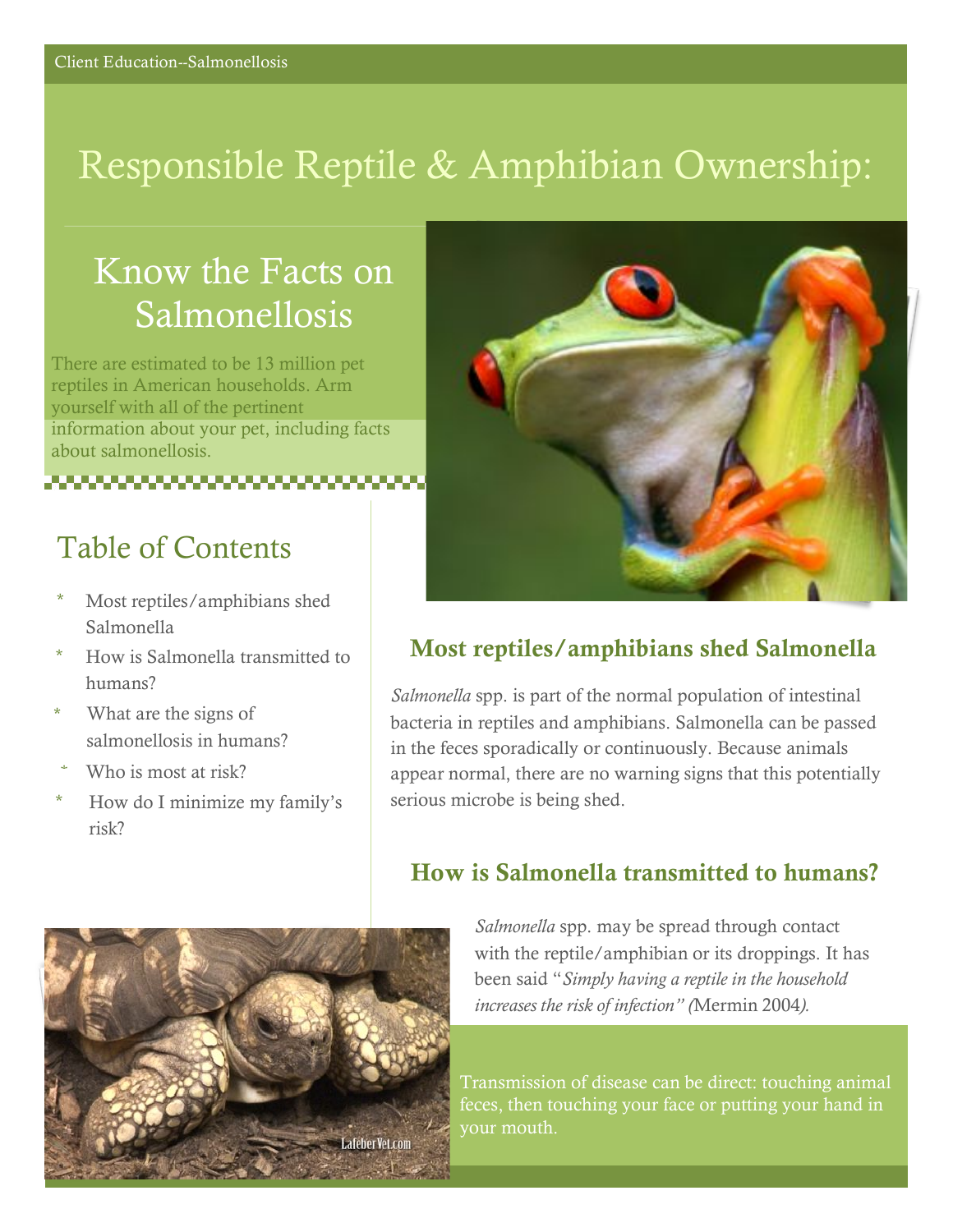

Indirect transmission occurs when bacteria 'hang out' on an intermediate surface for a while. For instance, your reptile defecates in its cage, walks through its feces and then tracks stool (even just a few, dry fecal particles) onto your carpet. You later touch your carpet and then touch your face or mouth.

.

#### Who is most at risk?

In one survey, 45% of reptileassociated salmonellosis occurs in children aged 5 years or younger. The relatively weak immune system in kids paired with their poor hygiene practices makes reptile ownership a significant risk in households with young children.

Other immunosuppressed individuals at increased risk for contracting Salmonella infection include:

- Pregnant women and new mothers
- The elderly
- Patients on radiation, chemotherapy, or high doses of steroids
- The HIV-positive

#### What are the signs of salmonellosis in humans?

Signs of Salmonella infection in humans typically include diarrhea, fever, abdominal cramping and severe nausea. Unfortunately severe infections can develop in individuals with weak immune systems. These severe, deep-seated infections can lead to blood poisoning, meningitis, brain abscesses, infection of the heart muscle and even death.